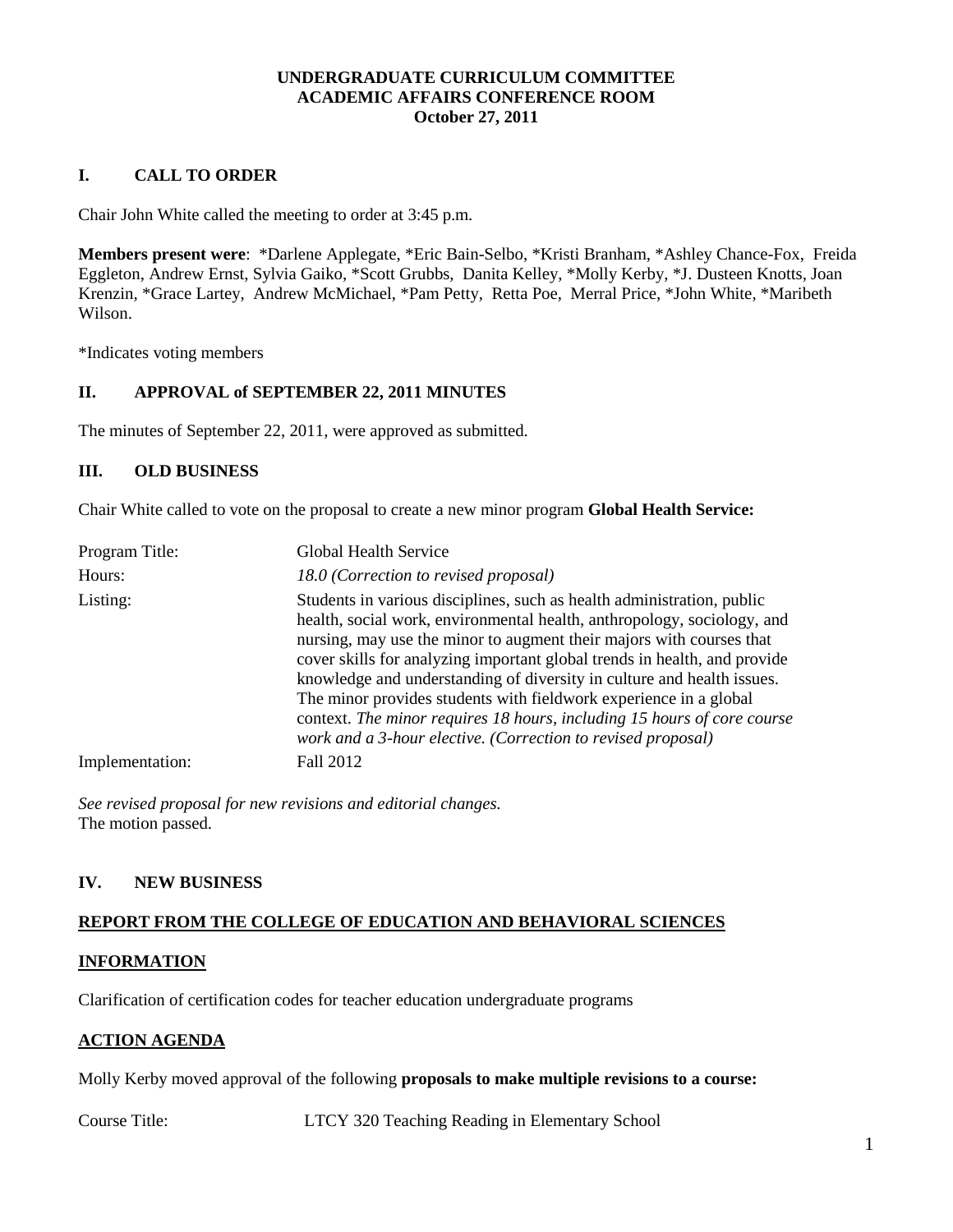| Proposed Course Title:       | Foundations of Teaching Literacy in the Elementary Grades                                                                                                                                                                                                                                                                                                                                                                                                                                                                             |
|------------------------------|---------------------------------------------------------------------------------------------------------------------------------------------------------------------------------------------------------------------------------------------------------------------------------------------------------------------------------------------------------------------------------------------------------------------------------------------------------------------------------------------------------------------------------------|
| Proposed Abbr. Course Title: | Foundation Elem Literacy                                                                                                                                                                                                                                                                                                                                                                                                                                                                                                              |
| Credit Hours:                | 3.0                                                                                                                                                                                                                                                                                                                                                                                                                                                                                                                                   |
| <b>Current Listing:</b>      | An introduction to reading instruction for elementary grade children;<br>includes an examination of reading needs, teaching methods, materials,<br>and resources related to reading skills development. Field experiences in<br>public schools and/or other appropriate settings away from campus are<br>required in this course. Students are responsible for arranging their own<br>transportation to designated or assigned sites.                                                                                                 |
| Proposed Listing:            | An introduction to literacy instruction for elementary grade children;<br>includes an examination of reading needs, instructional methods,<br>materials, and resources related to the development of standards-based<br>literacy skills and strategies; provides instruction on foundational<br>theories and research. Field experiences in public schools and/or other<br>appropriate settings away from campus are required. Students are<br>responsible for arranging their own transportation to designated or<br>assigned sites. |
| Implementation:              | Summer 2012 (Friendly amendment to implementation date.)                                                                                                                                                                                                                                                                                                                                                                                                                                                                              |
| <b>Course Title:</b>         | LTCY 420 Reading in the Primary Grades                                                                                                                                                                                                                                                                                                                                                                                                                                                                                                |
| Proposed Course Title:       | Literacy Methods in the Elementary Grades                                                                                                                                                                                                                                                                                                                                                                                                                                                                                             |
| Proposed Abbr. Course Title: | Literacy Elem Grades                                                                                                                                                                                                                                                                                                                                                                                                                                                                                                                  |
| Credit Hours:                | 3.0                                                                                                                                                                                                                                                                                                                                                                                                                                                                                                                                   |
| <b>Current Listing:</b>      | A second course in reading designed to offer a detailed view of the<br>principles, materials, and methods of instruction for grades P-5. Field<br>experiences in public schools and/or other appropriate setting away from<br>campus are required in this course. Students are responsible for<br>arranging their own transportation to designated or assigned sites.                                                                                                                                                                 |
| Proposed Listing:            | A second course in literacy designed to offer standards-based, practical<br>applications of instruction that build on the content of LTCY 320. Field<br>experiences in public schools and/or other appropriate settings away<br>from campus are required. Students are responsible for arranging their<br>own transportation to designated or assigned sites.                                                                                                                                                                         |
| Implementation:              | Summer 2012 (Friendly amendment to implementation date.)                                                                                                                                                                                                                                                                                                                                                                                                                                                                              |

Maribeth Wilson seconded the motion. The motion carried.

# **REPORT FROM THE COLLEGE OF HEALTH AND HUMAN SERVICES**

# **CONSENT AGENDA**

Ashley Chance-Fox moved approval of the following proposals from **the Department of Family and Consumer Sciences:**

| Revise a course title        |                                              |
|------------------------------|----------------------------------------------|
| Course Title:                | FACS 495 Interpersonal/Relationship Violence |
| Proposed Course Title:       | Family and Relationship Violence             |
| Proposed Abbr. Course Title: | Family & Relationship Violence               |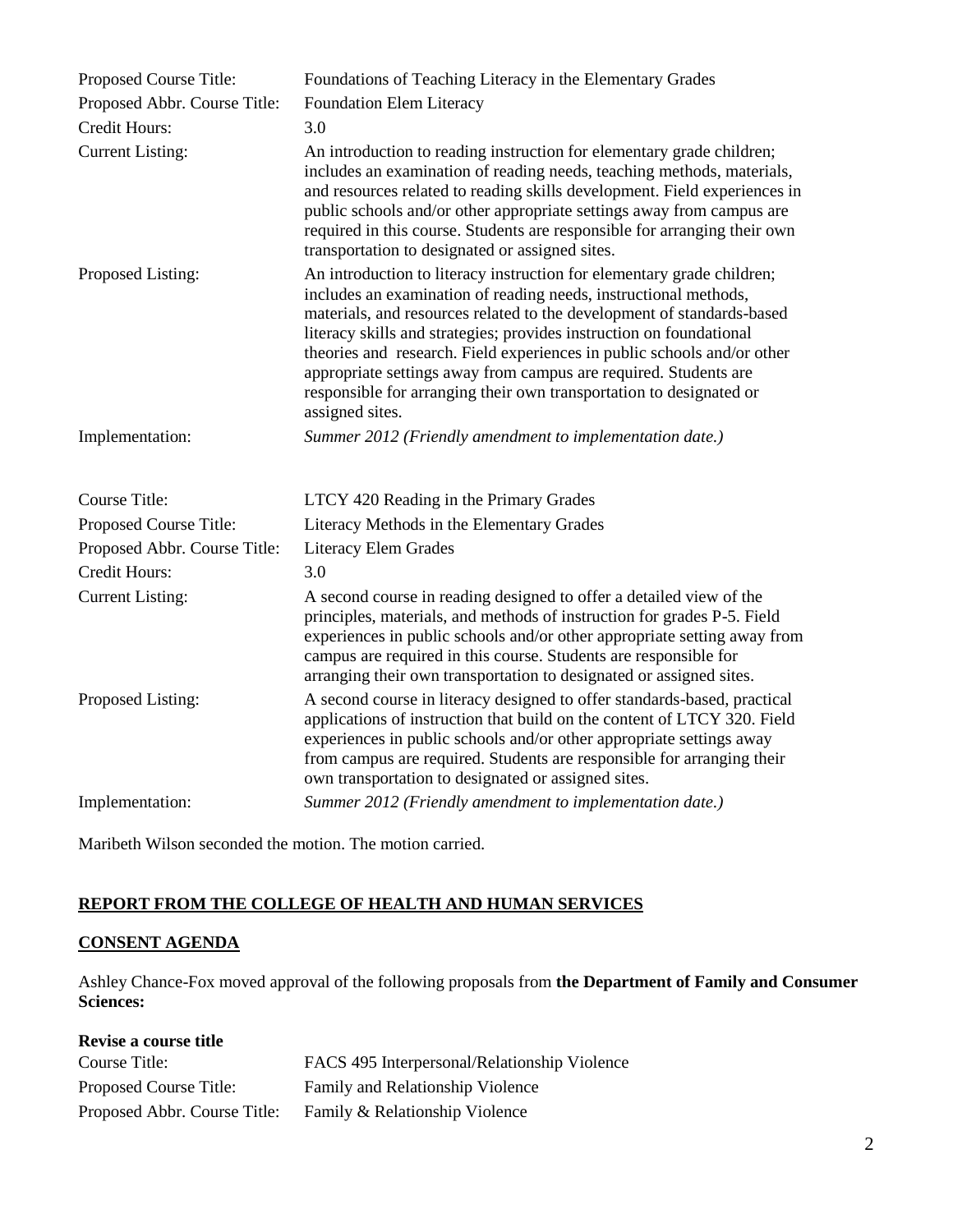| Credit Hours:                      | 3.0                                                      |
|------------------------------------|----------------------------------------------------------|
| Implementation:                    | Summer 2012 (Friendly amendment to implementation date.) |
|                                    |                                                          |
| Course Title:                      | FACS 499 Issues in Family and Child Studies              |
| Proposed Course Title:             | <b>Family Policy Analysis</b>                            |
| Proposed Abbr. Course Title:       | <b>Family Policy Analysis</b>                            |
| Credit Hours:                      | 3.0                                                      |
| Implementation:                    | Summer 2012 (Friendly amendment to implementation date.) |
| <b>Revise course prerequisites</b> |                                                          |
| Course Title:                      | FACS 373 Hospitality and Tourism Marketing               |
| Credit Hours:                      | 3.0                                                      |
| <b>Current Prerequisites:</b>      | FACS 271 and MKT 220                                     |
| Proposed Prerequisites:            | FACS 271, 275 and 276                                    |
| Implementation:                    | Summer 2012 (Friendly amendment to implementation date.) |

Molly Kerby seconded the motion. The motion carried.

# **ACTION AGENDA**

Ashley Chance-Fox moved approval of the following **proposal to revise a program from the Department of Family and Consumer Sciences:**

| Program Title:                 | <b>Hospitality Management</b>                                                                                                                                                                                                                                                                                                                                                                                                                                                                                                                                                                                                                                                                          |
|--------------------------------|--------------------------------------------------------------------------------------------------------------------------------------------------------------------------------------------------------------------------------------------------------------------------------------------------------------------------------------------------------------------------------------------------------------------------------------------------------------------------------------------------------------------------------------------------------------------------------------------------------------------------------------------------------------------------------------------------------|
| Reference Number:              | 245                                                                                                                                                                                                                                                                                                                                                                                                                                                                                                                                                                                                                                                                                                    |
| Identification:                | This associate degree program has been housed in the Business Division<br>of the Bowling Green Community College and is being transferred to the<br>department of Family and Consumer Sciences (FACS) on main campus.<br>The following community college courses have been translated to<br>equivalent courses on main campus:<br>ACC 200C to ACCT 200<br>BUS 210C to MGT 210<br><b>BUS 212C to MKT 220</b><br>ENGL 100C to ENG 100<br>COMN 161C to COMM 161<br>ENGL 200C to ENG 200<br>FINC 161C to FIN 161<br>MA 109C/116C to MATH 109/116<br>CFSC 111C to FACS 111<br>Since BUS 248C has no equivalent course on main campus, it is<br>being deleted from the program and MGT 200 has been added to |
| <b>Effective Catalog Year:</b> | the program in its place.<br>Fall 2012                                                                                                                                                                                                                                                                                                                                                                                                                                                                                                                                                                                                                                                                 |
|                                |                                                                                                                                                                                                                                                                                                                                                                                                                                                                                                                                                                                                                                                                                                        |

Molly Kerby seconded the motion. The motion carried.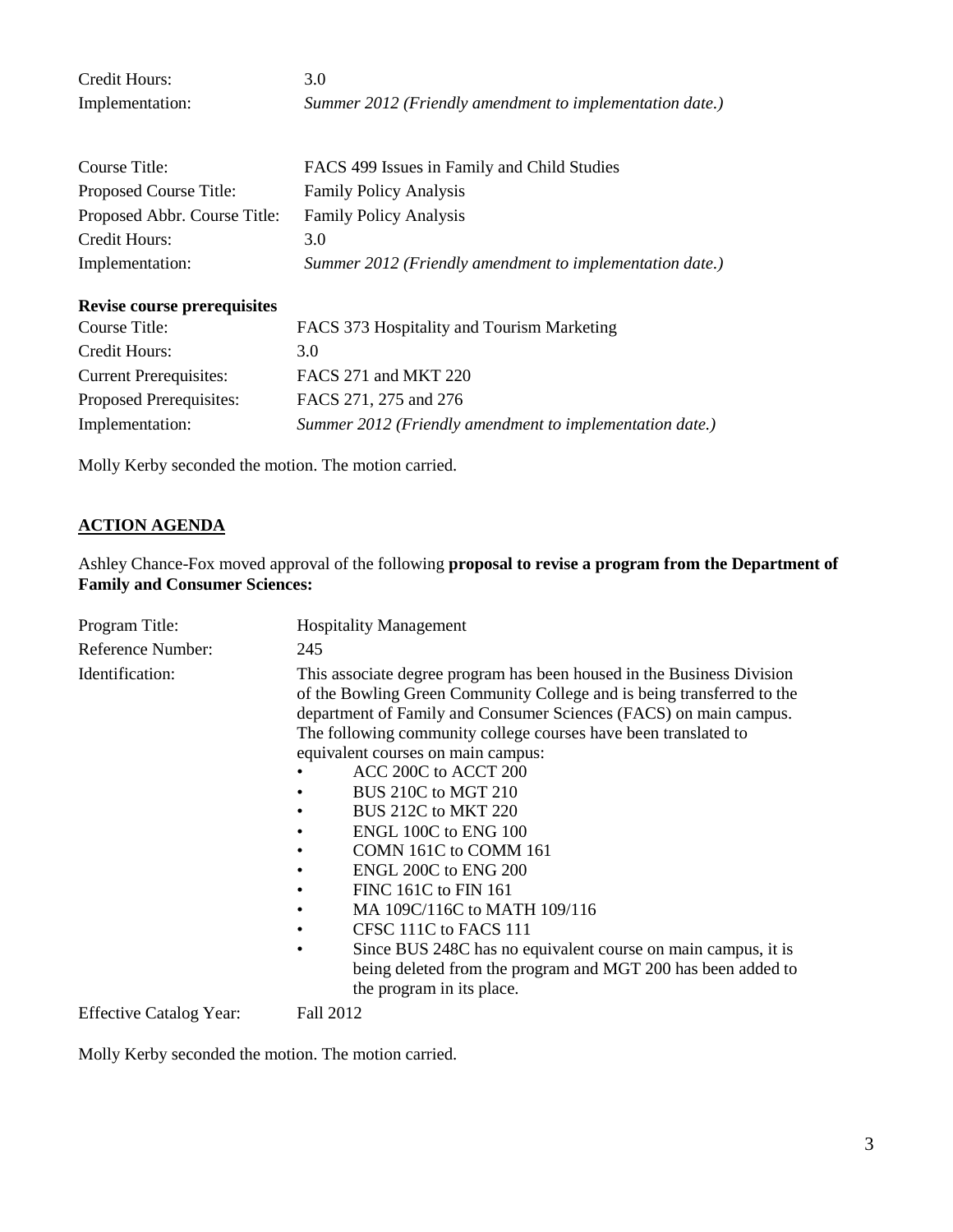# **REPORT FROM THE POTTER COLLEGE OF ARTS & LETTERS**

# **CONSENT AGENDA**

Darlene Applegate moved approval of the following proposals **from the Department of Folk Studies and Anthropology:**

| Revise a course number          |                                                                                                                                                                                                                                                                                                                                                                                                                           |
|---------------------------------|---------------------------------------------------------------------------------------------------------------------------------------------------------------------------------------------------------------------------------------------------------------------------------------------------------------------------------------------------------------------------------------------------------------------------|
| Course Title:                   | FLK 375 Supernatural Folklore                                                                                                                                                                                                                                                                                                                                                                                             |
| Proposed Course Number:         | 275                                                                                                                                                                                                                                                                                                                                                                                                                       |
| Implementation:                 | Fall 2012                                                                                                                                                                                                                                                                                                                                                                                                                 |
| Revise a course catalog listing |                                                                                                                                                                                                                                                                                                                                                                                                                           |
| Course Title:                   | POP 201 Introduction to Popular Culture Studies                                                                                                                                                                                                                                                                                                                                                                           |
| Credit Hours:                   | 3.0                                                                                                                                                                                                                                                                                                                                                                                                                       |
| <b>Current Catalog Listing:</b> | <i>Prerequisite:</i> ENG 100 or the equivalent or permission of instructor. An<br>interdisciplinary, team-taught introduction to the major theories and<br>subjects of the study of popular culture. The course offers a range of<br>theoretical and methodological approaches to considering the producers,<br>audiences and meanings of the culture of everyday life in variety of<br>historical and cultural contexts. |
| Proposed Catalog Listing:       | <i>Prerequisite:</i> ENG 100 or the equivalent or permission of instructor. An<br>interdisciplinary introduction to the major theories and subjects of the<br>study of popular culture. The course offers a range of theoretical and<br>methodological approaches to considering the producers, audiences and<br>meanings of the culture of everyday life in variety of historical and<br>cultural contexts.              |
| Implementation:                 | Fall 2012                                                                                                                                                                                                                                                                                                                                                                                                                 |

Molly Kerby seconded the motion. The motion carried.

# **ACTION AGENDA**

Darlene Applegate moved approval of the following **proposal to create a new course from the Department of Philosophy and Religion:**

| Course Title:                    | PHIL 427 Philosophy of Law                                                                                                                                                                               |
|----------------------------------|----------------------------------------------------------------------------------------------------------------------------------------------------------------------------------------------------------|
| <b>Abbreviated Course Title:</b> | Philosophy of Law                                                                                                                                                                                        |
| Credit Hours:                    | 3.0                                                                                                                                                                                                      |
| Prerequisites:                   | one philosophy course, or permission of instructor                                                                                                                                                       |
| Listing:                         | A study of theories on the nature and origin of law, basic legal concepts<br>(obligation, right, equality, liberty, justice), legal moralism, church and<br>state, civil disobedience, and other topics. |
| Implementation:                  | Spring 2012                                                                                                                                                                                              |

Pam Petty seconded the motion. The motion carried.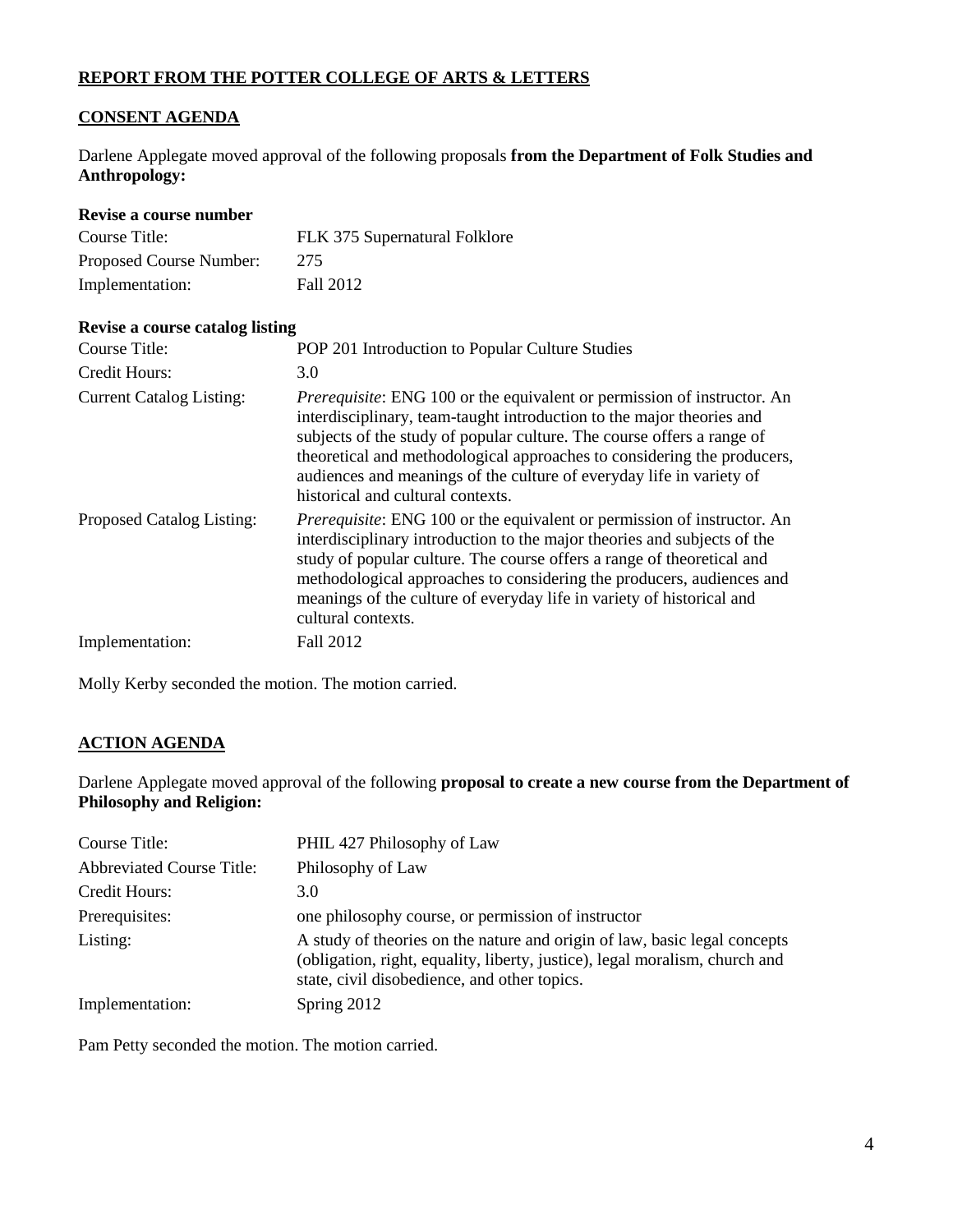Darlene Applegate moved approval of the following **proposal to revise a program:**

| Program Title:                                                | <b>Popular Culture Studies</b>                                                                                                                                                                                        |
|---------------------------------------------------------------|-----------------------------------------------------------------------------------------------------------------------------------------------------------------------------------------------------------------------|
| Reference Number:                                             | 758                                                                                                                                                                                                                   |
| Identification:                                               | Revision of catalog listing to reflect changes in course numbering of<br>certain existing elective courses in the program, the retitling of the<br>Women's Studies program and the addition of ANTH 342 and FILM 369. |
| <b>Effective Catalog Year:</b>                                | Fall 2012                                                                                                                                                                                                             |
| See revised proposal for new revisions and editorial changes. |                                                                                                                                                                                                                       |

Grace Lartey seconded the motion. The motion carried.

### Pam Petty moved approval of the following **proposal to create a new minor program from the School of Journalism and Broadcasting:**

| Program Title:                 | Minor in News/Editorial Journalism Writing                                                                                                                                                                                                                                                                                                                                                                                                                                                                                                                                                                                                   |
|--------------------------------|----------------------------------------------------------------------------------------------------------------------------------------------------------------------------------------------------------------------------------------------------------------------------------------------------------------------------------------------------------------------------------------------------------------------------------------------------------------------------------------------------------------------------------------------------------------------------------------------------------------------------------------------|
| <b>Required Hours:</b>         | 21.0                                                                                                                                                                                                                                                                                                                                                                                                                                                                                                                                                                                                                                         |
| <b>Catalog Description:</b>    | The minor in news/editorial journalism writing (reference $#$ $\Box$ ) requires<br>a minimum of 21 hours. Students pursuing the minor can gain valuable<br>knowledge and skills in professional media writing and journalistic<br>storytelling. Required courses include: JOUR 201, 202, 301, 302, and<br>323. The remaining six hours, chosen in consultation with an assigned<br>faculty advisor, may be selected from the following restricted electives:<br>JOUR 325, 426, 422, 481*, 495*. Half of the hours in the minor must be<br>at the $300-$ or $400$ -level.<br>(*JOUR 481 and 495 require the program coordinator's permission) |
| <b>Effective Catalog Year:</b> | Fall 2012                                                                                                                                                                                                                                                                                                                                                                                                                                                                                                                                                                                                                                    |

Darlene Applegate seconded the motion. The motion carried.

# **REPORT FROM THE OGDEN COLLEGE OF SCIENCE AND ENGINEERING**

#### **INFORMATION**

#### **Create a Temporary Course**

| Course Title:   | BIOL 345 Fire Ecology and Management              |
|-----------------|---------------------------------------------------|
| Credit Hours:   | 1.0                                               |
| Prerequisites:  | BIOL 120/121 and 122/123 or consent of instructor |
| Implementation: | Winter 2012                                       |

#### **Create a Temporary Course**

| Course Title:       | BIOL 457 Herpetology                                                  |
|---------------------|-----------------------------------------------------------------------|
| Abbr. Course Title: | Herpetology                                                           |
| Credit Hours:       | 4.0                                                                   |
| Prerequisites:      | BIOL 224/225 with a grade of "C" (or higher) or consent of instructor |
| Implementation:     | Winter 2012                                                           |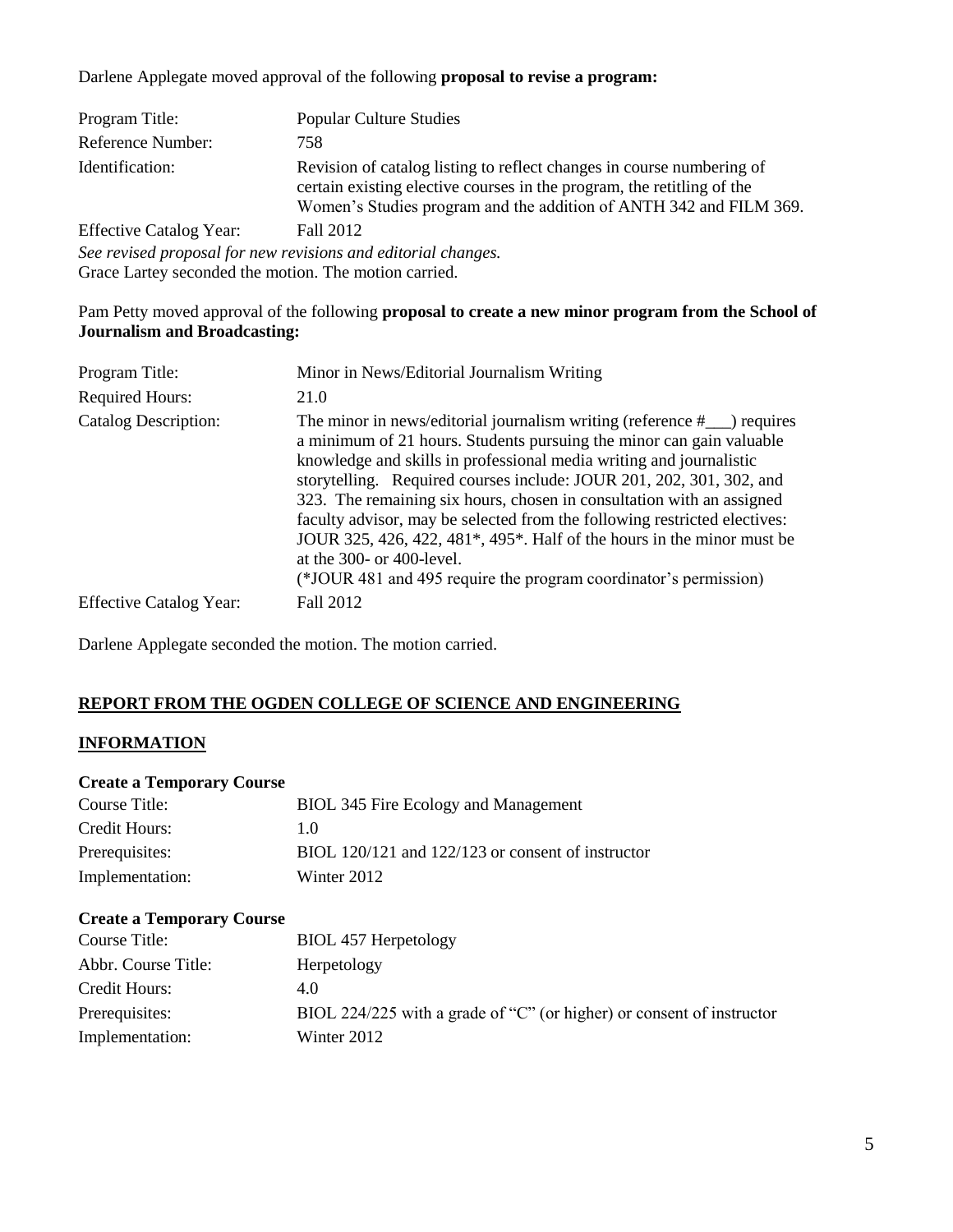# **Create a Temporary Course**

| Course Title:       | <b>MATH 498 Senior Seminar</b>                                                                                |
|---------------------|---------------------------------------------------------------------------------------------------------------|
| Abbr. Course Title: | Senior Seminar                                                                                                |
| Credit Hours:       | $1.0 - 3.0$                                                                                                   |
| Prerequisites:      | MATH 237 and MATH 317 and senior standing or permission of<br>instructor. Recommended prerequisite: MATH 398. |
| Implementation:     | Spring 2012                                                                                                   |

# **CONSENT AGENDA**

Ashley Chance-Fox moved approval of the following proposals:

# **Department of Engineering:**

### **Revise Course Prerequisites/Corequisites**

| Course Title:                 | EE 210 Circuits and Networks I                           |
|-------------------------------|----------------------------------------------------------|
| Credit Hours:                 | 3.5                                                      |
| Current Prereq/Coreq:         | Math 137 / Physics 265                                   |
| Proposed Prereq/Coreq:        | Math 137 (C or better) / Physics $265$                   |
| Implementation:               | Summer 2012 (Friendly amendment to implementation date.) |
| Course Title:                 | EE 380 Microprocesors                                    |
| Credit Hours:                 | 4.0                                                      |
| <b>Current Prerequisites:</b> | EE 180, EE 210, and CS 239                               |
| Proposed Prerequisites:       | EE 180 (C or better), EE 210 and CS 239 (C or better)    |
| Implementation:               | Summer 2012 (Friendly amendment to implementation date.) |
| Course Title:                 | EE 473 Introduction to Electromagnetic Fields and Waves  |
| Credit Hours:                 | 3.0                                                      |
| <b>Current Prerequisites:</b> | MATH 237, MATH 331 and PHYS 265                          |
| Proposed Prerequisites:       | MATH 237, MATH 331 and PHYS 265 (C or better)            |
| Implementation:               | Summer 2012 (Friendly amendment to implementation date.) |

# **Department of Architectural & Manufacturing Sciences:**

| Revise a course title        |                                                          |
|------------------------------|----------------------------------------------------------|
| Course Title:                | AMS 301 Science of Food Processing                       |
| Proposed Course Title:       | Introduction to Food Science and Technology              |
| Proposed Abbr. Course Title: | Intro to Food Sci & Technology                           |
| Credit Hours:                | 3.0                                                      |
| Implementation:              | Summer 2012 (Friendly amendment to implementation date.) |

The motion was seconded by Molly Kerby. The motion carried.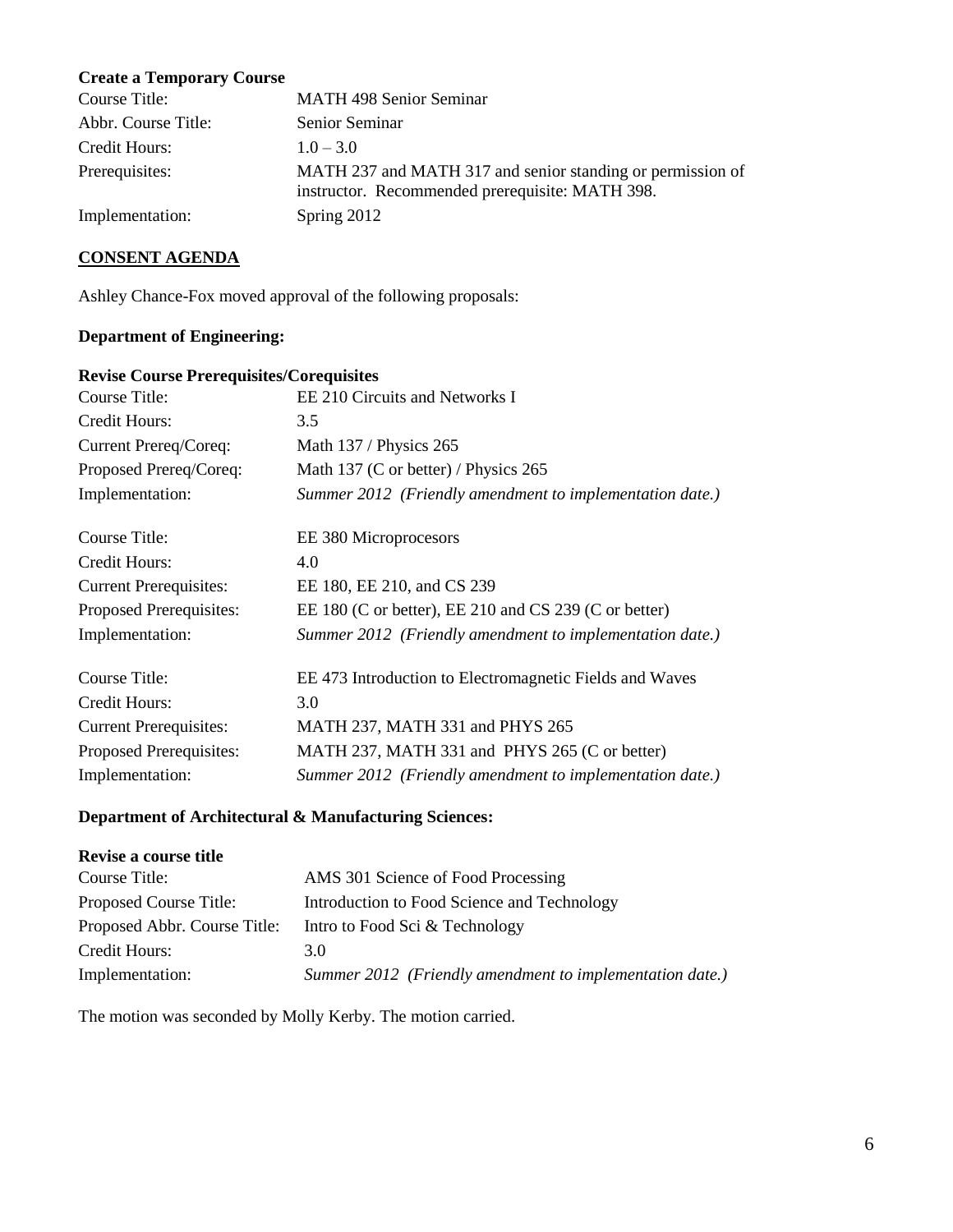# **ACTION AGENDA**

Darlene Applegate moved approval of the **following proposal to create a new course from the Department of Agriculture.** Maribeth Wilson seconded the motion.

| Course Title:       | <b>HORT 426 Viticulture</b>                                                                                                                                                                                                             |
|---------------------|-----------------------------------------------------------------------------------------------------------------------------------------------------------------------------------------------------------------------------------------|
| Abbr. Course Title: | Viticulture                                                                                                                                                                                                                             |
| Credit Hours:       | 3.0                                                                                                                                                                                                                                     |
| Prerequisites:      | AGRO 110 and AGRO 350 or permission of instructor.                                                                                                                                                                                      |
| Catalog Listing:    | An introductory study of grape culture including morphology and<br>growth habit, geographical distribution, dormant pruning techniques,<br>canopy management, management of grapevine pests, and vineyard<br>establishment/maintenance. |
| Implementation:     | Spring 2012                                                                                                                                                                                                                             |

Molly Kerby moved to postpone definitely the proposal. Darlene Applegate seconded the motion. The motion to postpone definitely carried.

Darlene Applegate moved approval of the following **proposal to create a new course from the Department of Mathematics and Computer Science:**

| Course Title:       | <b>INFO 336 Database and Information Retrieval</b>                                                                                                                                                                                                                                                                                |
|---------------------|-----------------------------------------------------------------------------------------------------------------------------------------------------------------------------------------------------------------------------------------------------------------------------------------------------------------------------------|
| Abbr. Course Title: | Database & Info Retrieval                                                                                                                                                                                                                                                                                                         |
| Credit Hours:       | 3.0                                                                                                                                                                                                                                                                                                                               |
| Prerequisites:      | $CS$ 180 with a grade of C or better                                                                                                                                                                                                                                                                                              |
| Catalog Listing:    | Theory, models and practical design issues of information retrieval and<br>database management, including relational database design,<br>development, implementation and security, information retrieval from<br>unstructured data (text), and web search engine. May not be counted<br>toward a computer science major or minor. |
| Implementation:     | Fall 2012                                                                                                                                                                                                                                                                                                                         |

Scott Grubbs seconded the motion. The motion carried.

Darlene Applegate moved approval of the following **proposal to create a new certificate program from the Department of Architectural & Manufacturing Sciences:**

| Program Title:                 | Certificate in Food Processing and Technology                                                                                                                                                                                                                                                                                                                                                                                                                                                                                                                                                                                                                                  |
|--------------------------------|--------------------------------------------------------------------------------------------------------------------------------------------------------------------------------------------------------------------------------------------------------------------------------------------------------------------------------------------------------------------------------------------------------------------------------------------------------------------------------------------------------------------------------------------------------------------------------------------------------------------------------------------------------------------------------|
| <b>Required Hours:</b>         | 18.0                                                                                                                                                                                                                                                                                                                                                                                                                                                                                                                                                                                                                                                                           |
| Special Information:           | Certificate intended for *professionals in the food industry.                                                                                                                                                                                                                                                                                                                                                                                                                                                                                                                                                                                                                  |
| <b>Catalog Description:</b>    | *The certificate will provide professionals working in the food industry<br>with the necessary knowledge in food processing, quality assurance and<br>food safety to succeed and advance their careers in the food industry.<br>The certificate in Food Processing $&$ Technology (reference number $\_\,$ )<br>requires completion of 18 hours, including 9 hours of required courses<br>and 9 hours of elective courses. The required courses are AMS 301, 303,<br>and 352. Students must choose 9 additional hours from the following<br>electives: AMS 271, 381, 395, 443, 462. $*$ Students may be required to<br>take additional hours to complete course prerequisites. |
| <b>Effective Catalog Year:</b> | Spring 2012                                                                                                                                                                                                                                                                                                                                                                                                                                                                                                                                                                                                                                                                    |